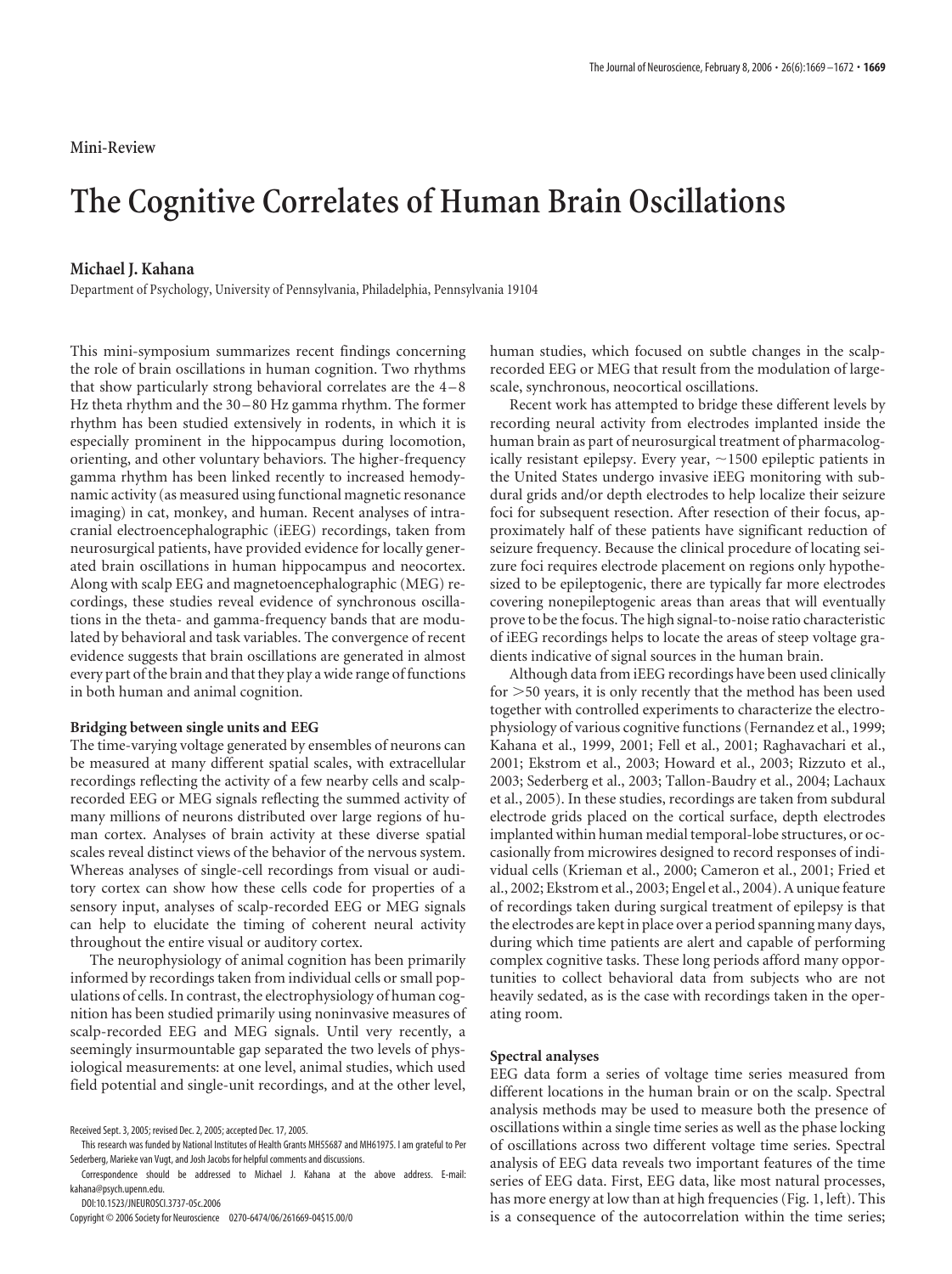

Figure 1. Power spectra of iEEG signals. Left, Average power spectrum calculated across 1808 intracranial electrodes in 35 epileptic patients. iEEG data were collected while patients studied and attempted to recall lists of common words. Right, Power spectrum from an electrode in Brodmann area 37 (near the fusiform gyrus) showing a peak in the  $4-8$  Hz theta frequency range. P. B. Sederberg, A. Schulze-Bonhage, J. R. Madsen, E. B. Bromfield, D. C. McCarthy, A. Brandt, M. S. Tully, M. J. Kahana, unpublished observation).

that is, the voltage at time *t* depends on the voltage at time  $t - 1$ . The second feature of the time series is the presence of increased amplitude (or power) at specific frequencies. This can be seen in data from a sample electrode that show a peak in the 4 –8 Hz theta band (Fig. 1, right). The presence of peaks at specific frequencies implies that, in addition to its generally slow-changing voltage pattern, the EEG time series can also contain oscillations at specific frequencies.

#### **Electrophysiology of verbal and spatial cognition**

Oscillations in the theta-frequency range (usually defined as 4 –8 Hz) have long been studied in animals in which they appear prominently in field recordings from the rat hippocampus. In rodents, theta oscillations, which increase during locomotion, orienting, conditioning, and maintenance of goal states, have played a crucial role in theories of the neural basis of animal learning and memory.

Motivated by these animals studies, Kahana et al. (1999) had patients with subdural grid electrodes learn to navigate through virtual, three-dimensional rendered mazes. Their recordings revealed clear oscillations in the unfiltered iEEG traces and demonstrated that, during maze navigation, intermittent bouts of theta activity appear with greater probability during longer mazes, even when controlling for degree of mastery. Caplan et al. (2001) showed that the effect of maze length on theta does not reflect the increased difficulty of encoding or retrieval at individual choice points. Rather, it reflects a global difference between long and short mazes. Caplan et al. found that gamma activity, but not theta, increased with increasing difficulty of individual choices at maze junctions. It was at these difficult junctions in which the learning requirements would have been greatest.

Because subjects often learn T-mazes as a verbal sequence of left and right turns (Kirschen et al., 2000), it is difficult to make strong inferences about the role of theta in spatial processing from Kahana and Caplan's earlier studies. To help address this confound, we developed a task called "Yellow Cab" in which subjects play the role of a taxi driver, driving through a virtual town in search of passengers and delivering those passengers to their requested destinations (Fig. 2). Over repeated deliveries, passengers learn to find the shortest path between the random locations in which they find their passengers and the fixed locations of landmarks within the environment (Caplan et al., 2003; Newman et al., 2005).

Caplan et al. (2003) found increased theta activity at widespread cortical sites when subjects were moving (compared with periods in which they were still). Extending these results by comparing iEEG recordings from hippocampus and neocortex, Ek-





**Figure 2.** Yellow Cab: a virtual taxi-driver game. *A*, Subjects drive a taxi through a virtual town seeking passengers (boy in green) and delivering them to target locations (stores). *B*, Performance, measured as the difference between the path taken and the optimal path (excess path length), decreases with each delivery. Adapted from Newman et al. (2005).

strom et al. (2005) found increased theta activity in both regions when subjects were moving within the virtual town.

Analyzing recordings of neurons in hippocampal, parahippocampal, and frontal regions while patients played Yellow Cab, Ekstrom et al. (2003) found cells in the hippocampus that responded at specific spatial locations and cells in the parahippocampal region responding to views of landmarks. Cells also responded to the subject's navigational goals and to conjunctions of place, goal, and view. Work is currently underway to examine the phase locking of single-cell responses with the locally generated theta rhythm. Overall, these electrophysiological studies reveal a striking parallel between the neural basis of navigation in human and animals. We next turn to electrophysiological analyses of verbal memory tasks.

In humans, scalp EEG and MEG recordings, as well as iEEG recordings, have revealed increases in theta activity during verbal working memory tasks (Gevins et al., 1997; Raghavachari et al., 2001; Jensen and Tesche, 2002). Human cortical theta activity has also been shown to reset after both stimulus encoding and retrieval in a working memory task (Rizzuto et al., 2003), a result that parallels similar findings in the rat (Givens, 1996). Coherence analyses have shown significant long-range theta-band coherence between prefrontal and posterior electrodes during the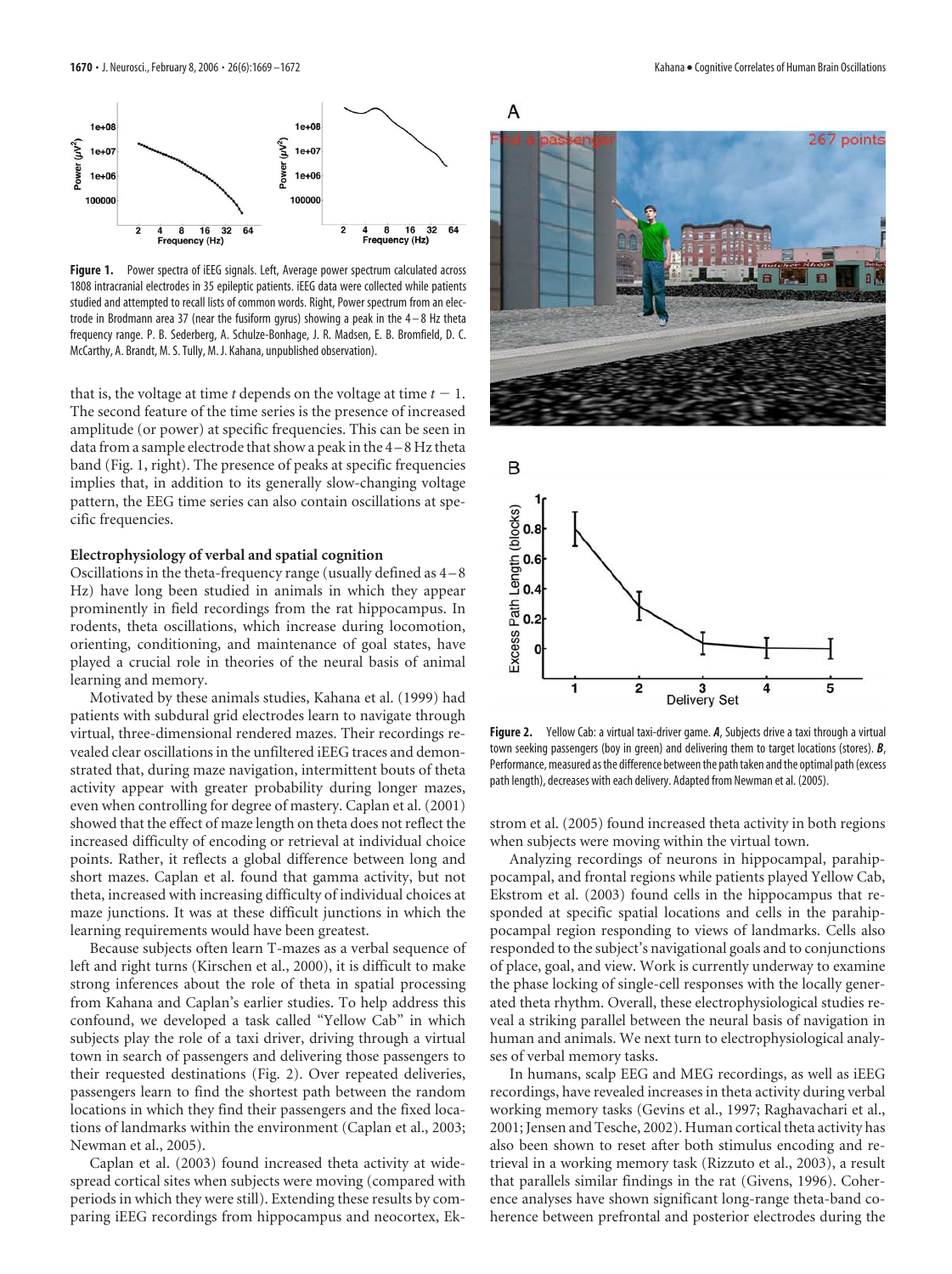retention interval of both a verbal and a visuospatial working memory task but not during a perceptual control task (Sarntheim et al., 1998).

In longer-term episodic memory tasks, both theta power and synchronization have been shown to increase during successful memory encoding (Klimesch et al., 1996; Weiss and Rappelsberger, 2000; Sederberg et al., 2003) and during recognition of previously studied items (Klimesch et al., 2006). This latter effect is typically seen in the left-parietal cortex and has been shown to be distinct from the left-parietal old–new effect seen in eventrelated potential studies (Klimesch et al., 2000). A similar leftparietal theta effect was reported by Bastiaansen et al. (2005) in the 300 –500 ms after viewing open-class words (nouns, verbs, or adjectives) compared with closed-class words (determiners, conjunctions, or prepositions). The same study has shown that theta also correlates with word length. Overall, these studies show how theta correlates with the cognitive processing involved in encoding and retrieving verbal stimuli. Thus, one cannot link theta specifically to spatial processing.

Gamma-frequency oscillations (30 –80 Hz) have also been implicated in a variety of verbal and nonverbal cognitive tasks. Gamma activity has been most widely associated with top-down attentional processing and object perception (Tiitinen et al., 1993; Keil et al., 1999; Rodriguez et al., 1999; Debener et al., 2003; Gruber and Muller, 2005), but it has also been shown to increase during a delayed match-to-sample task with visual stimuli (Tallon-Baudry et al., 1998, 1999, 2005) and with memory load in a working memory task (Howard et al., 2003).

Recording iEEG signals from the human medial temporallobe structures, Fell et al. (2001) reported that increased gamma synchrony between the rhinal cortex and hippocampus during the encoding period of a word predicted whether or not that word would later be recalled. Also analyzing iEEG recordings from widespread cortical sites, Sederberg et al. (2003) reported that increased gamma power during encoding predicted subsequent recall.

## **Synthesis**

The past few years have seen increased interest in human brain oscillations and their possible role in perceptual and cognitive processes. Two oscillations that have received extensive attention are the theta rhythm  $(4-8 \text{ Hz})$  and the gamma rhythm  $(30-80 \text{ Hz})$ Hz). This work comes on the heels of extensive animal work investigating the behavioral and physiological correlates of brain rhythms.

In our view, several factors are responsible for the surge of interest in human brain rhythms. First, mathematical methods used to study oscillations are far more accessible than before. Standard computer software now makes spectral analysis relatively easy, and modern computers have the necessary speed and memory capacity to apply these techniques to large datasets. Second, computational neuroscientists have pushed the experimentalists studying neurophysiology to consider network phenomena rather than focusing their attention primarily on the response recorded from a single electrode. Third, the ability to record EEG from small regions of the human brain using intracranial methods has demonstrated that prominent oscillations like those long studied in rodents and cats are also present in human cortex and hippocampus (Ekstrom et al., 2005; Raghavachari et al., 2005). Fourth, several theorists have hypothesized that the evoked potentials observed in a variety of cognitive and perceptual tasks may in fact reflect the reset of phase shifting of oscillations. Recent support for these ideas comes from demonstrations of stimulus-induced phase resetting of EEG reported by Makeig et al. (2002) and Rizzuto et al. (2003).

An extensive database is now emerging on the oscillatory correlates of a variety of cognitive processes. Whereas early efforts hoped to link a given oscillatory frequency with a specific cognitive process, the range of findings in the literature shows that these hopes have gone unfulfilled (Buzsaki et al., 2002; Bastiaansen and Hagoort, 2003). Instead, what has emerged is a rich picture of brain dynamics in which locally generated oscillations primarily in the theta and gamma bands, but also at other frequencies, appear in different brain regions and appear to be modulated by different cognitive processes. For example, theta may correlate with one behavior in a given brain region and poststimulus latency, but theta activity may correlate with another behavior at a different brain region or at a different poststimulus latency. This implies that, to progress, we need to use multivariate statistical methods that allow one to correlate a set of behavioral and task variables with a set of electrophysiological variables (including the time course of spectral power and the covariance between power and phase across recording sites).

#### **References**

- Bastiaansen M, Hagoort P (2003) Event-induced theta responses as a window on the dynamics of memory. Cortex 39:967–992.
- Bastiaansen M, van der Linden M, ter Keurs M, Dijkstra T, Hagoort P (2005) Theta responses are involved in lexical-semantic retrieval during language processing. J Cogn Neurosci 17:530 –541.
- Buzsaki G (2002) Theta oscillations in the hippocampus. Neuron 33:325–340.
- Cameron KA, Yashar S, Wilson CL, Fried I (2001) Human hippocampal neurons predict how well word pairs will be remembered. Neuron 30:289 –298.
- Caplan JB, Madsen JR, Raghavachari S, Kahana MJ (2001) Distinct patterns of brain oscillations underlie two basic parameters of human maze learning. J Neurophysiol 86:368 –380.
- Caplan JB, Madsen JR, Schulze-Bonhage A, Aschenbrenner-Scheibe R, Newman EL, Kahana MJ (2003) Human theta oscillations related to sensorimotor integration and spatial learning. J Neurosci 23:4726 –4736.
- Debener S, Herrmann CS, Kranczioch C, Gembris D, Engel AK (2003) Topdown attentional processing enhances auditory evoked gamma band activity. NeuroReport 14:683–686.
- Ekstrom A, Kahana MJ, Caplan JB, Fields TA, Isham EA, Newman EL, Fried I (2003) Cellular networks underlying human spatial navigation. Nature 425:184 –187.
- Ekstrom A, Caplan J, Ho E, Shattuck K, Fried I, Kahana M (2005) Human hippocampal theta activity during virtual navigation. Hippocampus 15:881–889.
- Fell J, Klaver P, Lehnertz K, Grunwald T, Schaller C, Elger CE, Fernandez G (2001) Human memory formation is accompanied by rhinalhippocampal coupling and decoupling. Nat Neurosci 4:1259 –1264.
- Fernandez G, Effern A, Grunwald T, Pezer N, Lehnertz K, Dumpelmann M, van Roost D, Elger CE (1999) Real-time tracking of memory formation in the human rhinal cortex and hippocampus. Science 285:1582–1585.
- Fries P, Schroder J-H, Roelfsema PR, Singer W, Engel AK (2002) Oscillatory neuronal synchronization in primary visual cortex as a correlate of stimulus selection. J Neurosci 22:3739 –3754.
- Gevins A, Smith ME, McEvoy L, Yu D (1997) High-resolution EEG mapping of cortical activation related to working memory: effects of task difficulty, type of processing, and practice. Cereb Cortex 7:374 –385.
- Givens B (1996) Stimulus-evoked resetting of the dentate theta rhythm: relation to working memory. NeuroReport 8:159 –163.
- Gruber T, Matthias M (2005) Oscillatory brain activity dissociates between associative stimulus content in a repetition priming task in the human EEG. Cereb Cortex 15:109 –116.
- Howard MW, Rizzuto DS, Caplan JB, Madsen JR, Lisman J, Aschenbrenner-Scheibe R, Schulze-Bonhage A, Kahana MJ (2003) Gamma oscillations correlate with working memory load in humans. Cereb Cortex 13:1369 –1374.
- Jensen O, Tesche CD (2002) Frontal theta activity in humans increases with memory load in a working memory task. Eur J Neurosci 15:1395–1399.